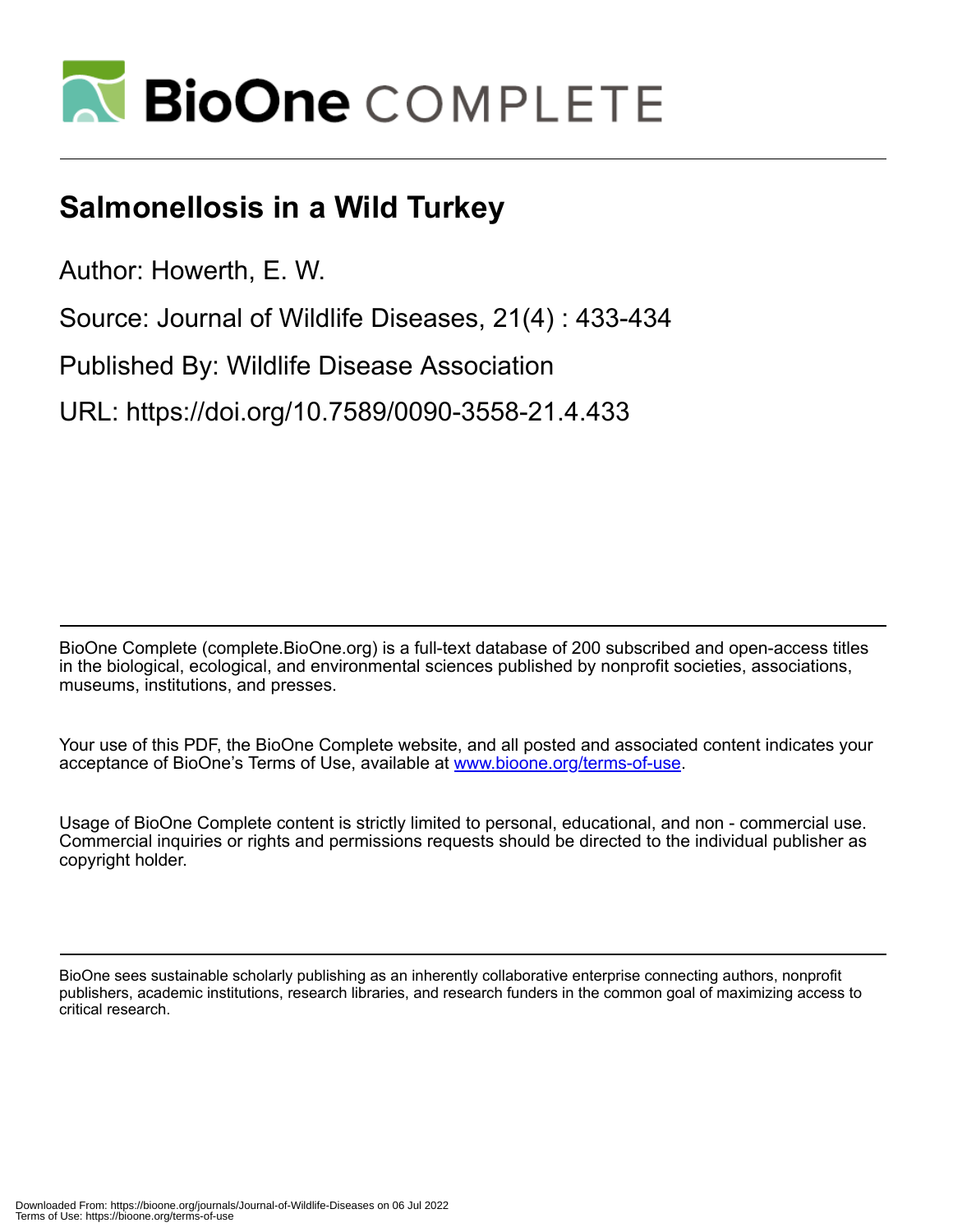been identified in cenvids in other locations in Wyoming. Nothing is known about the importance of this disease in the mule deer population.

The relationship of these viruses to poxviruses present in domestic animal populations in Wyoming is unknown. Contagious ecthyma is common in sheep flocks in Wyoming and many sheepmen vaccinate sheep with a live virus vaccine. Bovine papular stomatitis and pseudocow pox, bovine diseases caused by parapox viruses, have been identified in a few animals in the state within the last two years. Other poxviral diseases of domestic or wild animals may have gone unrecognized. Characterization of the deer viruses and

transmission studies are presently underway to investigate some of the questions raised by the presence of poxviral-induced disease in free-ranging mule deer.

This study is a contribution of Wyoming Game and Fish Department Federal Aid to Wildlife Restoration, Project FW-3R. We thank William Hepworth, Sandy Anderson, Bob Trebelcock and Dave Be litsky, Wyoming Game and Fish Department for assistance; Margie Reis, Elaine Dow, and Inez Johnson, Wyoming State Veterinary Laboratory for technical help and the National Veterinary Services Laboratory, Ames, Iowa for isolation of the poxvirus from the first case and providing us with the Vero M cell lines.

> *Journal of Wildlife Diseases,* **21(4),** 1985, **pp.** 433-434 © Wildlife Disease Association 1985

## **Salmonellosis in a Wild Turkey**

**E. W.** Howerth, Southeastern Cooperative Wildlife Disease Study, Department of Parasitology, College of Veterinary Medicine, University of Georgia, Athens, Georgia 30602, USA

In May 1982, an emaciated adult female free-ranging wild turkey *(Meleagris gallopavo),* weighing 2.27 kg, was killed in Dallas County, Alabama, because it was exhibiting unusual behavior. The carcass was frozen and subsequently submitted for necropsy.

At necropsy, there were miliary pinpoint yellow-white foci scattered throughout the liver. The ceca were distended se verely by large cores of caseous debris, and the cecal mucosa was ulcerated extensively and covered by a thick yellow diphthenitic membrane. Samples of ce cum, liven, spleen, kidney, lung, and heart were fixed in 10% buffered formalin, embedded in paraffin, sectioned at 7  $\mu$ m, and stained with hematoxylin and eosin. Gram's and acid-fast stains also were applied to sections of liven and cecum.

Histologically the liver contained multiple granulomas, 100  $\mu$ m to 500  $\mu$ m diameter, characterized by a central core of macrophages surrounded by a single layer of multinucleated giant cells (Fig. 1). Myniads of gram-negative, non-acid-fast bacterial rods were observed within many of the granulomas. Sinusoids immediately surrounding the granulomas contained hyaline fibrin thrombi (Fig. 1). Similar thrombi also were present in sinusoids throughout the liver unassociated with granulomas. The cecal mucosa was dif-

Received for publication 4 February 1985.